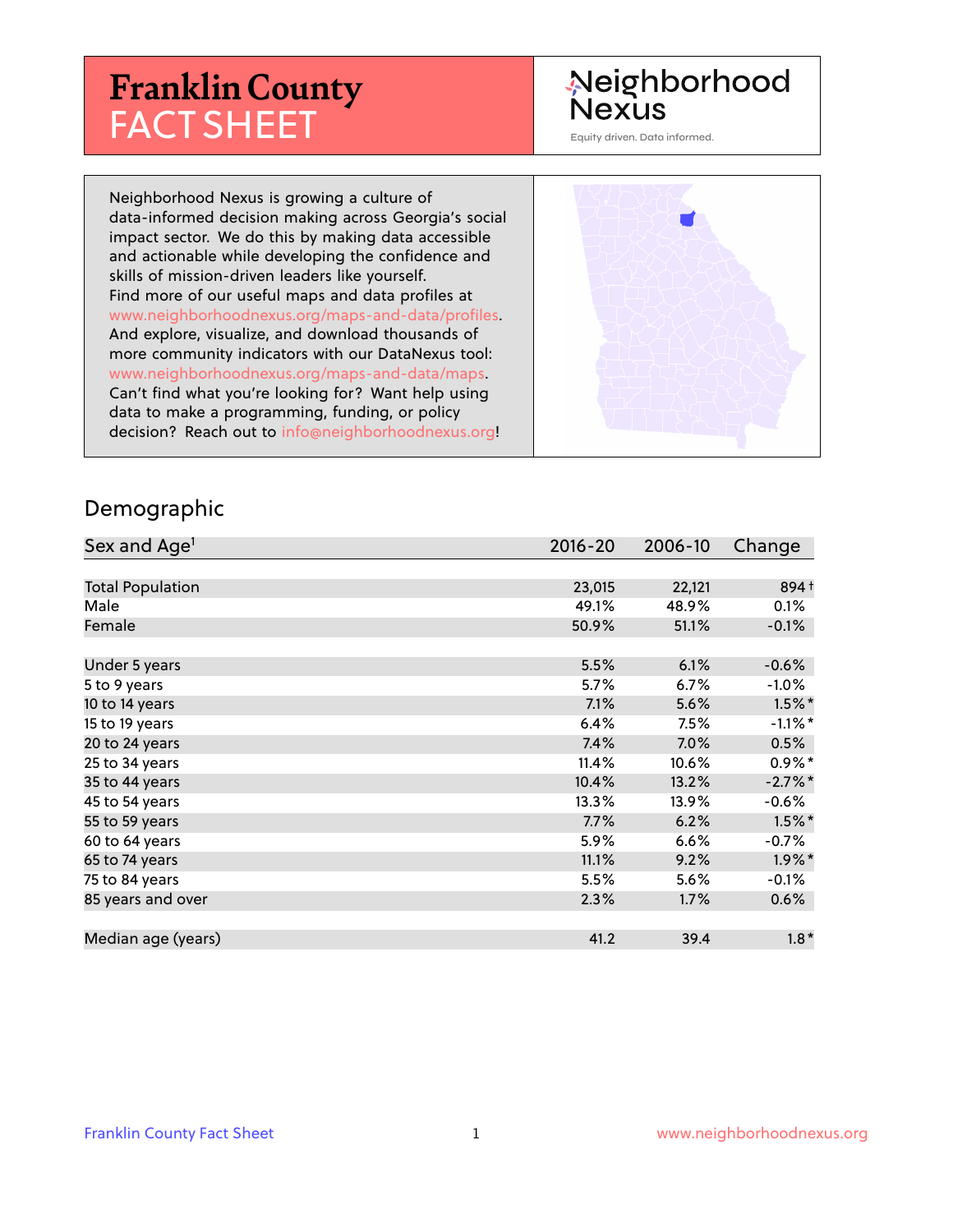# Demographic, continued...

| Race <sup>2</sup>                                   | $2016 - 20$ | 2006-10 | Change     |
|-----------------------------------------------------|-------------|---------|------------|
| <b>Total population</b>                             | 23,015      | 22,121  | 894+       |
| One race                                            | 97.9%       | 99.3%   | $-1.3\%$ * |
| White                                               | 85.3%       | 89.0%   | $-3.7%$ *  |
| <b>Black or African American</b>                    | 8.9%        | 8.6%    | 0.3%       |
| American Indian and Alaska Native                   | 0.3%        | 0.3%    | 0.0%       |
| Asian                                               | 1.2%        | 0.6%    | $0.6\%$ *  |
| Native Hawaiian and Other Pacific Islander          | 0.0%        | 0.1%    | $-0.1%$    |
| Some other race                                     | 2.2%        | 0.7%    | $1.5\%$ *  |
| Two or more races                                   | 2.1%        | 0.7%    | $1.3\%$ *  |
| Race alone or in combination with other race(s) $3$ | $2016 - 20$ | 2006-10 | Change     |
| Total population                                    | 23,015      | 22,121  | 894+       |
| White                                               | 87.1%       | 89.7%   | $-2.7%$ *  |
| <b>Black or African American</b>                    | 10.0%       | 8.7%    | $1.4\%$ *  |
| American Indian and Alaska Native                   | 0.8%        | 0.7%    | 0.1%       |
| Asian                                               | 1.7%        | 0.7%    | $1.0\%$ *  |
| Native Hawaiian and Other Pacific Islander          | 0.1%        | 0.1%    | $-0.1%$    |
| Some other race                                     | 2.4%        | 0.8%    | $1.6\%$ *  |
| Hispanic or Latino and Race <sup>4</sup>            | $2016 - 20$ | 2006-10 | Change     |
| <b>Total population</b>                             | 23,015      | 22,121  | 894 +      |
| Hispanic or Latino (of any race)                    | 4.9%        | 3.3%    | $1.5%$ †   |
| Not Hispanic or Latino                              | 95.1%       | 96.7%   | $-1.5%$ †  |
| White alone                                         | 83.1%       | 86.3%   | $-3.2\%$ * |
| Black or African American alone                     | 8.9%        | 8.5%    | 0.4%       |
| American Indian and Alaska Native alone             | 0.1%        | 0.3%    | $-0.1%$    |
| Asian alone                                         | 1.2%        | 0.6%    | $0.6\%$ *  |
| Native Hawaiian and Other Pacific Islander alone    | 0.0%        | 0.1%    | $-0.1%$    |
| Some other race alone                               | 0.0%        | 0.3%    | $-0.3%$    |
| Two or more races                                   | 1.8%        | 0.7%    | $1.1\%$ *  |
| U.S. Citizenship Status <sup>5</sup>                | $2016 - 20$ | 2006-10 | Change     |
| Foreign-born population                             | 766         | 561     | 205*       |
| Naturalized U.S. citizen                            | 43.5%       | 35.7%   | 7.8%       |
| Not a U.S. citizen                                  | 56.5%       | 64.3%   | $-7.8%$    |
| Citizen, Voting Age Population <sup>6</sup>         | $2016 - 20$ | 2006-10 | Change     |
| Citizen, 18 and over population                     | 17,590      | 16,716  | 874*       |
| Male                                                | 47.9%       | 47.9%   | 0.0%       |
| Female                                              | 52.1%       | 52.1%   | $-0.0%$    |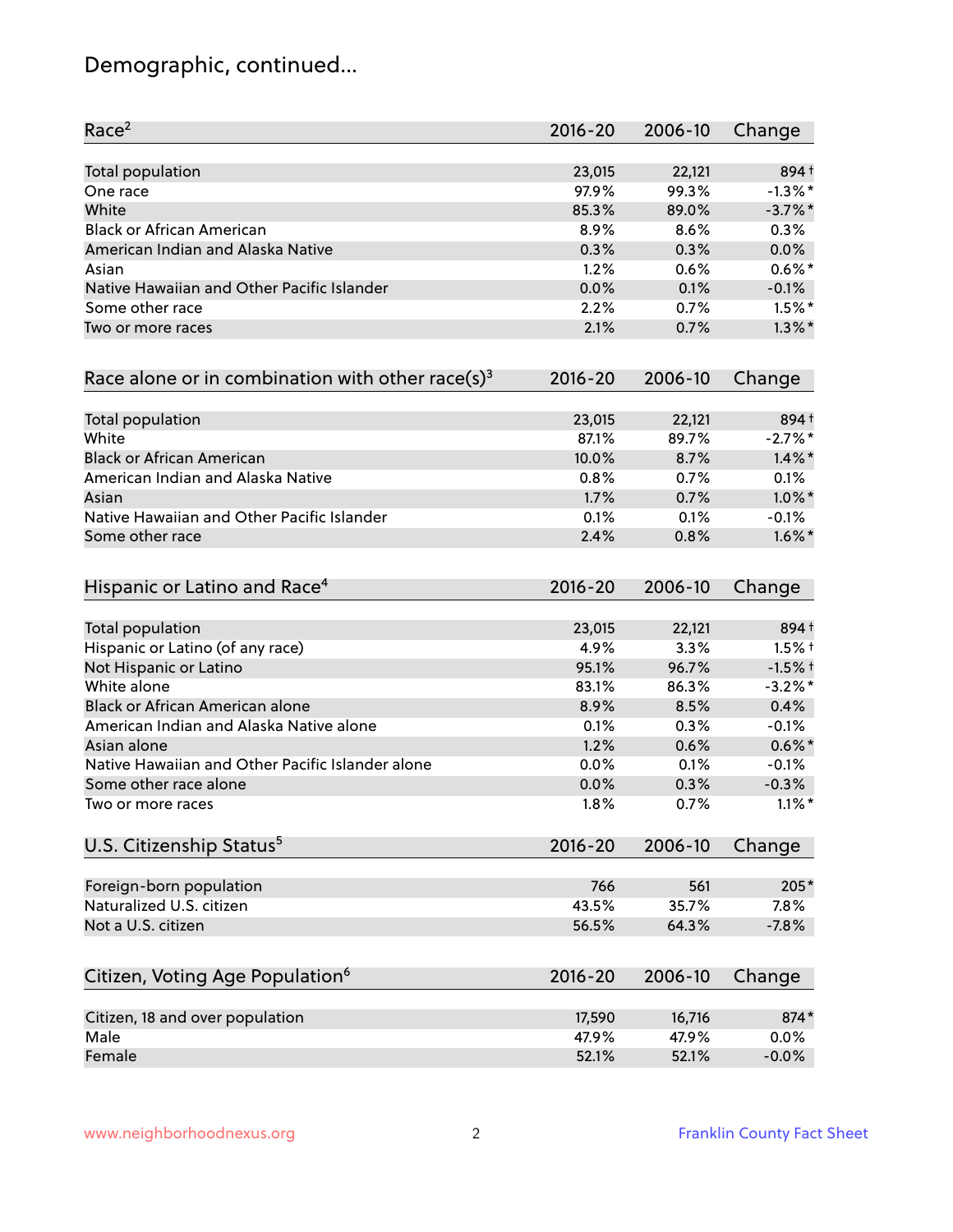#### Economic

| Income <sup>7</sup>                                 | $2016 - 20$ | 2006-10 | Change     |
|-----------------------------------------------------|-------------|---------|------------|
|                                                     |             |         |            |
| All households                                      | 8,425       | 8,691   | $-266$     |
| Less than \$10,000                                  | $8.2\%$     | 12.7%   | $-4.6\%$ * |
| \$10,000 to \$14,999                                | 8.3%        | 8.6%    | $-0.3%$    |
| \$15,000 to \$24,999                                | 11.6%       | 13.2%   | $-1.6%$    |
| \$25,000 to \$34,999                                | 10.3%       | 14.0%   | $-3.8\%$ * |
| \$35,000 to \$49,999                                | 12.5%       | 16.5%   | $-4.0%$    |
| \$50,000 to \$74,999                                | 19.0%       | 16.0%   | 3.0%       |
| \$75,000 to \$99,999                                | 13.3%       | 9.7%    | 3.5%       |
| \$100,000 to \$149,999                              | 11.0%       | 6.8%    | $4.2\%$ *  |
| \$150,000 to \$199,999                              | 2.7%        | 1.5%    | $1.2\%$ *  |
| \$200,000 or more                                   | 3.3%        | 1.0%    | $2.3\%$ *  |
| Median household income (dollars)                   | 47,821      | 36,739  | 11,082*    |
| Mean household income (dollars)                     | 63,461      | 48,094  | 15,368*    |
| With earnings                                       | 67.8%       | 69.2%   | $-1.4%$    |
| Mean earnings (dollars)                             | 66,489      | 51,396  | 15,093*    |
| <b>With Social Security</b>                         | 41.0%       | 36.3%   | 4.7%*      |
| Mean Social Security income (dollars)               | 18,949      | 15,128  | $3,822*$   |
| With retirement income                              | 24.7%       | 17.3%   | $7.5%$ *   |
| Mean retirement income (dollars)                    | 19,844      | 17,073  | 2,771      |
| With Supplemental Security Income                   | $5.2\%$     | 5.5%    | $-0.3%$    |
| Mean Supplemental Security Income (dollars)         | 8,757       | 7,561   | $1,195*$   |
| With cash public assistance income                  | 1.3%        | 1.8%    | $-0.5%$    |
| Mean cash public assistance income (dollars)        | 4,429       | 1,397   | $3,032*$   |
| With Food Stamp/SNAP benefits in the past 12 months | 16.7%       | 11.3%   | $5.4\%$ *  |
|                                                     |             |         |            |
| Families                                            | 6,170       | 6,122   | 48         |
| Less than \$10,000                                  | 5.0%        | 7.0%    | $-2.0%$    |
| \$10,000 to \$14,999                                | 5.6%        | 4.7%    | 0.9%       |
| \$15,000 to \$24,999                                | 8.3%        | 13.8%   | $-5.5%$ *  |
| \$25,000 to \$34,999                                | 9.4%        | 13.7%   | $-4.3%$    |
| \$35,000 to \$49,999                                | 13.1%       | 17.6%   | $-4.5%$    |
| \$50,000 to \$74,999                                | 22.0%       | 19.5%   | 2.5%       |
| \$75,000 to \$99,999                                | 15.7%       | 12.2%   | 3.4%       |
| \$100,000 to \$149,999                              | 13.7%       | 8.4%    | $5.3\%$ *  |
| \$150,000 to \$199,999                              | 3.5%        | 1.8%    | $1.7\%$ *  |
| \$200,000 or more                                   | 3.8%        | 1.3%    | $2.6\%$ *  |
| Median family income (dollars)                      | 57,403      | 44,667  | 12,736*    |
| Mean family income (dollars)                        | 71,170      | 55,998  | $15,172*$  |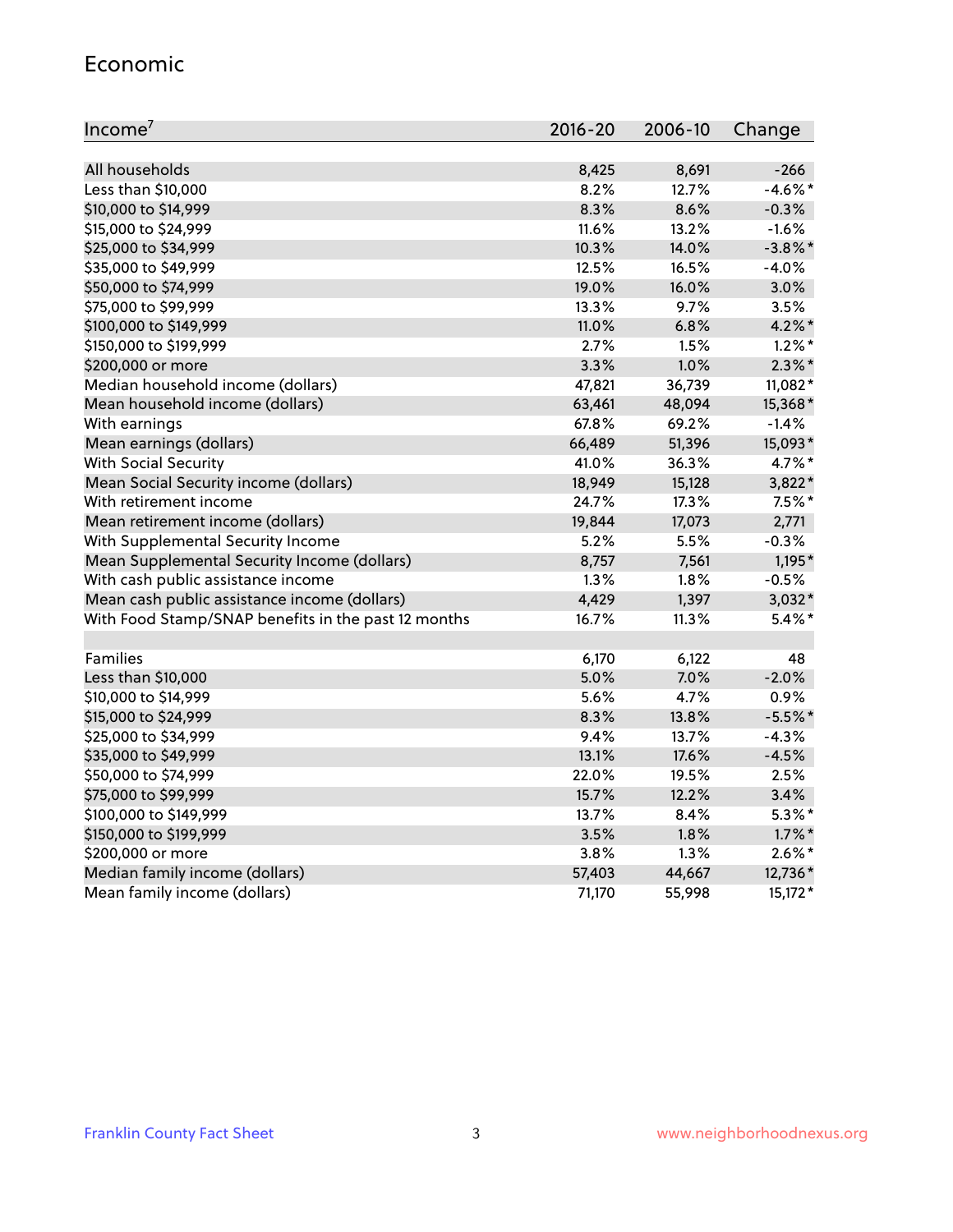#### Economic, continued...

| Income, continued <sup>8</sup>                                        | $2016 - 20$   | 2006-10       | Change              |
|-----------------------------------------------------------------------|---------------|---------------|---------------------|
|                                                                       |               |               |                     |
| Nonfamily households                                                  | 2,255         | 2,569         | $-314$              |
| Median nonfamily income (dollars)                                     | 20,536        | 18,120        | 2,416               |
| Mean nonfamily income (dollars)                                       | 39,299        | 27,858        | $11,441*$           |
|                                                                       |               |               |                     |
| Median earnings for workers (dollars)                                 | 31,637        | 24,764        | $6,873*$            |
| Median earnings for male full-time, year-round workers<br>(dollars)   | 45,252        | 33,718        | 11,534*             |
| Median earnings for female full-time, year-round workers<br>(dollars) | 36,176        | 28,713        | $7,463*$            |
| Per capita income (dollars)                                           | 24,338        | 19,276        | $5,062*$            |
|                                                                       |               |               |                     |
| Families and People Below Poverty Level <sup>9</sup>                  | $2016 - 20$   | 2006-10       | Change              |
| <b>All families</b>                                                   | 17.3%         | 14.3%         | 3.0%                |
| With related children under 18 years                                  | 25.3%         | 19.5%         | 5.8%                |
|                                                                       | 15.0%         | 35.2%         | $-20.2%$            |
| With related children under 5 years only                              |               |               | $-1.5%$             |
| Married couple families                                               | 7.1%<br>10.2% | 8.6%<br>10.9% |                     |
| With related children under 18 years                                  |               | 13.9%         | $-0.7%$<br>$-11.4%$ |
| With related children under 5 years only                              | 2.5%<br>44.6% | 39.3%         | 5.3%                |
| Families with female householder, no husband present                  |               |               |                     |
| With related children under 18 years                                  | 56.3%         | 41.9%         | 14.4%               |
| With related children under 5 years only                              | 80.6%         | 52.1%         | 28.5%               |
| All people                                                            | 21.0%         | 17.8%         | 3.1%                |
| Under 18 years                                                        | 31.6%         | 22.5%         | $9.1\%$ *           |
| Related children under 18 years                                       | 31.5%         | 20.7%         | 10.8%*              |
| Related children under 5 years                                        | 34.9%         | 24.7%         | 10.3%               |
| Related children 5 to 17 years                                        | 30.3%         | 19.2%         | 11.1%               |
| 18 years and over                                                     | 18.0%         | 16.4%         | 1.5%                |
| 18 to 64 years                                                        | 18.9%         | 17.3%         | 1.6%                |
| 65 years and over                                                     | 15.1%         | 13.4%         | 1.7%                |
| People in families                                                    | 18.6%         | 14.4%         | 4.2%                |
| Unrelated individuals 15 years and over                               | 35.7%         | 35.7%         | 0.0%                |
|                                                                       |               |               |                     |
| Non-Hispanic white people                                             | 19.6%         | 14.0%         | $5.7\%$ *           |
| Black or African-American people                                      | 29.4%         | 57.2%         | $-27.8\%$ *         |
| Asian people                                                          | 25.0%         | 1.6%          | 23.4%*              |
| Hispanic or Latino people                                             | 26.2%         | 27.1%         | $-1.0%$             |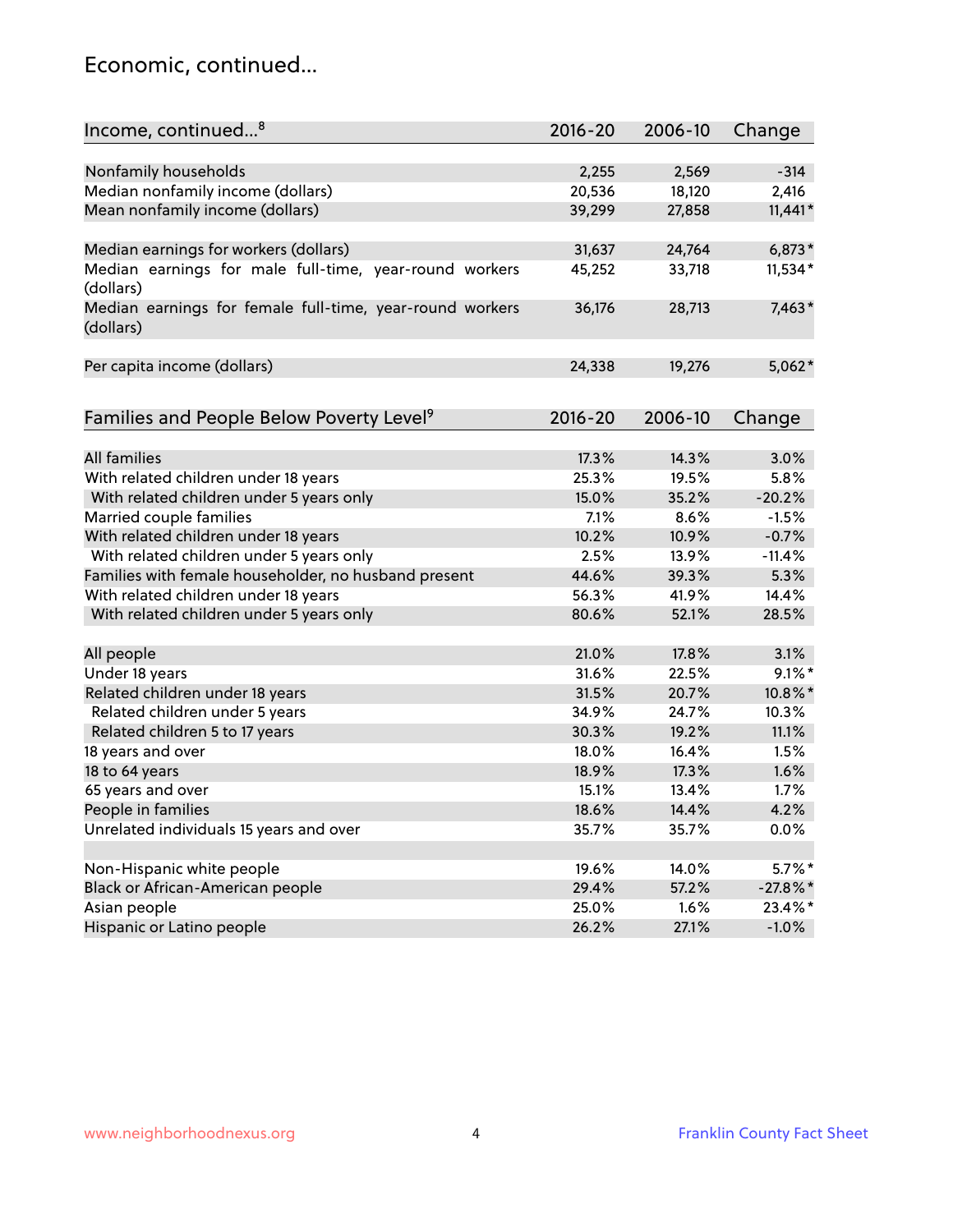# Employment

| Employment Status <sup>10</sup>                                                               | 2010        | 2020    | Change     |
|-----------------------------------------------------------------------------------------------|-------------|---------|------------|
| In Labor Force                                                                                | 9,892       | 9,698   | 9,698      |
| <b>Unemployment Rate</b>                                                                      | 5.9%        | 12.7%   | $-6.8%$    |
| Industry <sup>11</sup>                                                                        | $2016 - 20$ | 2006-10 | Change     |
|                                                                                               |             |         |            |
| Civilian employed population 16 years and over                                                | 9,504       | 9,324   | 180        |
| Agriculture, forestry, fishing and hunting, and mining                                        | 5.5%        | 5.0%    | 0.4%       |
| Construction                                                                                  | 5.0%        | 9.4%    | $-4.4\%$ * |
| Manufacturing                                                                                 | 20.3%       | 15.8%   | 4.5%*      |
| Wholesale trade                                                                               | 1.8%        | 3.7%    | $-1.8\%$ * |
| Retail trade                                                                                  | 10.1%       | 12.1%   | $-2.0%$    |
| Transportation and warehousing, and utilities                                                 | 4.3%        | 5.4%    | $-1.1%$    |
| Information                                                                                   | 1.3%        | 1.0%    | 0.2%       |
| Finance and insurance, and real estate and rental and leasing                                 | 3.8%        | 5.5%    | $-1.7%$    |
| Professional, scientific, and management, and administrative<br>and waste management services | 5.0%        | 5.3%    | $-0.3%$    |
| Educational services, and health care and social assistance                                   | 23.4%       | 19.5%   | 4.0%       |
| Arts, entertainment, and recreation, and accommodation and<br>food services                   | 10.2%       | 6.0%    | $4.2\%$ *  |
| Other services, except public administration                                                  | 5.5%        | 5.6%    | $-0.1%$    |
| <b>Public administration</b>                                                                  | 3.9%        | 5.8%    | $-1.9%$    |
| Occupation <sup>12</sup>                                                                      | $2016 - 20$ | 2006-10 | Change     |
|                                                                                               |             |         |            |
| Civilian employed population 16 years and over                                                | 9,504       | 9,324   | 180        |
| Management, business, science, and arts occupations                                           | 30.0%       | 28.0%   | 2.0%       |
| Service occupations                                                                           | 17.9%       | 16.1%   | 1.8%       |
| Sales and office occupations                                                                  | 17.7%       | 22.6%   | $-4.9%$ *  |
| Natural<br>resources,<br>construction,<br>and<br>maintenance<br>occupations                   | 12.8%       | 15.1%   | $-2.3%$    |
| Production, transportation, and material moving occupations                                   | 21.7%       | 18.3%   | 3.5%       |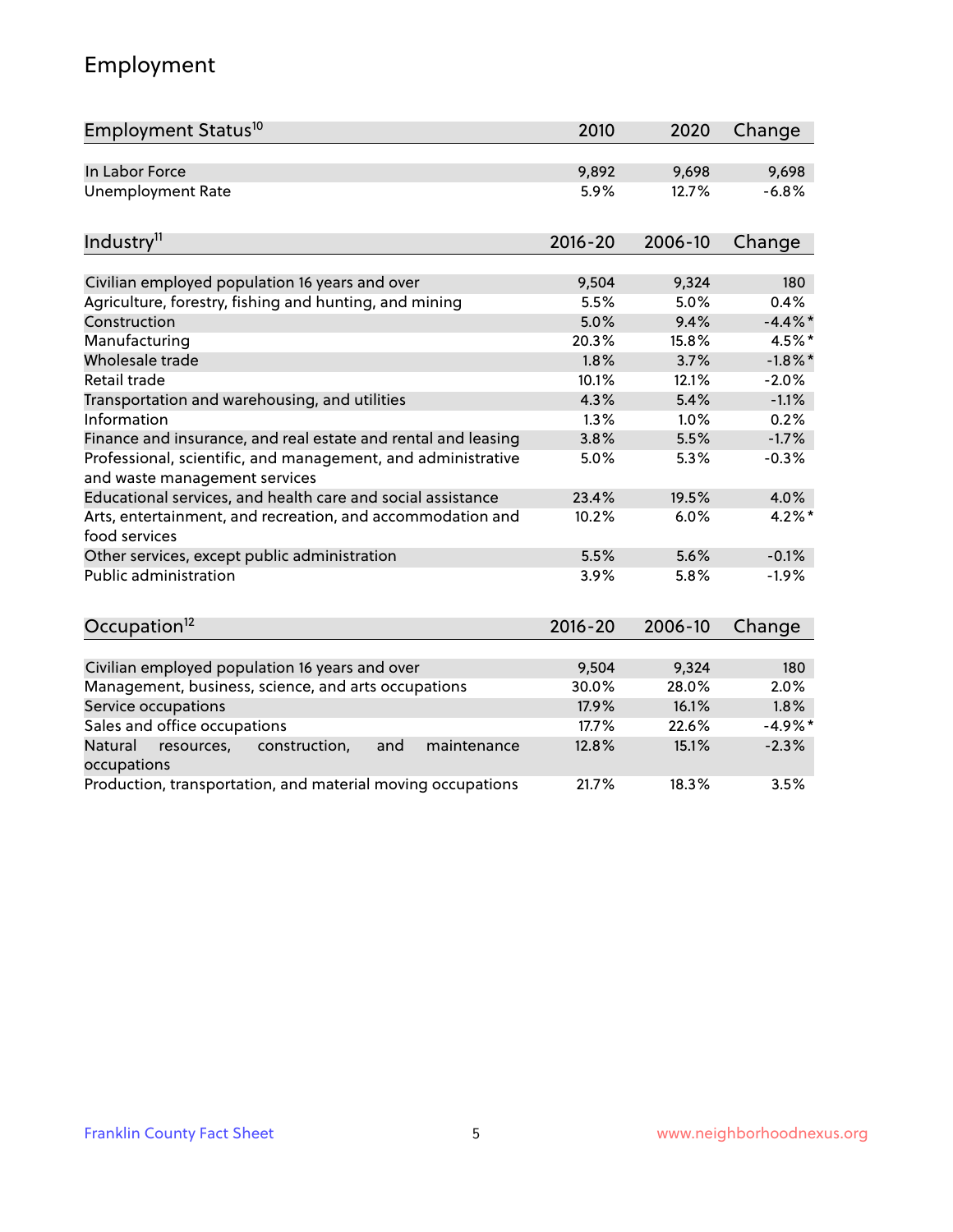# Employment, continued...

| Class of Worker <sup>13</sup>                          | $2016 - 20$    | 2006-10 | Change     |
|--------------------------------------------------------|----------------|---------|------------|
| Civilian employed population 16 years and over         | 9,504          | 9,324   | 180        |
| Private wage and salary workers                        | 78.2%          | 69.5%   | $8.7\%$ *  |
| Government workers                                     | 15.1%          | 17.0%   | $-2.0%$    |
| Self-employed in own not incorporated business workers | 6.6%           | 13.0%   | $-6.4\%$ * |
| <b>Unpaid family workers</b>                           | 0.2%           | 0.5%    | $-0.3%$    |
| Job Flows <sup>14</sup>                                | 2019           | 2010    | Change     |
|                                                        |                |         |            |
| Total Jobs in county                                   | 8,025          | 6,239   | 1,786      |
| Held by residents of county                            | 30.5%          | 34.8%   | $-4.3%$    |
| Held by non-residents of county                        | 69.5%          | 65.2%   | 4.3%       |
|                                                        | 2019           | 2010    |            |
| Jobs by Industry Sector <sup>15</sup>                  |                |         | Change     |
| Total Jobs in county                                   | 8,025          | 6,239   | 1,786      |
| Goods Producing sectors                                | 23.4%          | 23.3%   | 0.1%       |
| Trade, Transportation, and Utilities sectors           | 29.1%          | 26.5%   | 2.6%       |
| All Other Services sectors                             | 47.5%          | 50.2%   | $-2.7%$    |
|                                                        |                |         |            |
| Total Jobs in county held by county residents          | 2,445          | 2,169   | 276        |
| <b>Goods Producing sectors</b>                         | 23.1%          | 20.9%   | 2.1%       |
| Trade, Transportation, and Utilities sectors           | 24.4%          | 21.8%   | 2.7%       |
| All Other Services sectors                             | 52.5%          | 57.3%   | $-4.8%$    |
| Jobs by Earnings <sup>16</sup>                         | 2019           | 2010    | Change     |
|                                                        |                |         |            |
| Total Jobs in county                                   | 8,025          | 6,239   | 1,786      |
| Jobs with earnings \$1250/month or less                | 26.1%          | 30.2%   | $-4.1%$    |
| Jobs with earnings \$1251/month to \$3333/month        | 42.0%          | 46.3%   | $-4.2%$    |
| Jobs with earnings greater than \$3333/month           | 31.8%          | 23.5%   | 8.3%       |
| Total Jobs in county held by county residents          | 2,445          | 2,169   | 276        |
| Jobs with earnings \$1250/month or less                | 29.1%          | 33.3%   | $-4.2%$    |
| Jobs with earnings \$1251/month to \$3333/month        | 43.3%          | 46.2%   | -2.9%      |
| Jobs with earnings greater than \$3333/month           | 27.6%          | 20.5%   | 7.1%       |
|                                                        |                |         |            |
| Jobs by Age of Worker <sup>17</sup>                    | 2019           | 2010    | Change     |
|                                                        |                |         |            |
| Total Jobs in county                                   | 8,025<br>24.3% | 6,239   | 1,786      |
| Jobs with workers age 29 or younger                    |                | 22.7%   | 1.6%       |
| Jobs with workers age 30 to 54                         | 53.4%          | 59.2%   | $-5.7%$    |
| Jobs with workers age 55 or older                      | 22.3%          | 18.1%   | 4.1%       |
| Total Jobs in county held by county residents          | 2,445          | 2,169   | 276        |
| Jobs with workers age 29 or younger                    | 23.5%          | 19.4%   | 4.1%       |
| Jobs with workers age 30 to 54                         | 52.1%          | 58.5%   | $-6.4%$    |
| Jobs with workers age 55 or older                      | 24.4%          | 22.1%   | 2.3%       |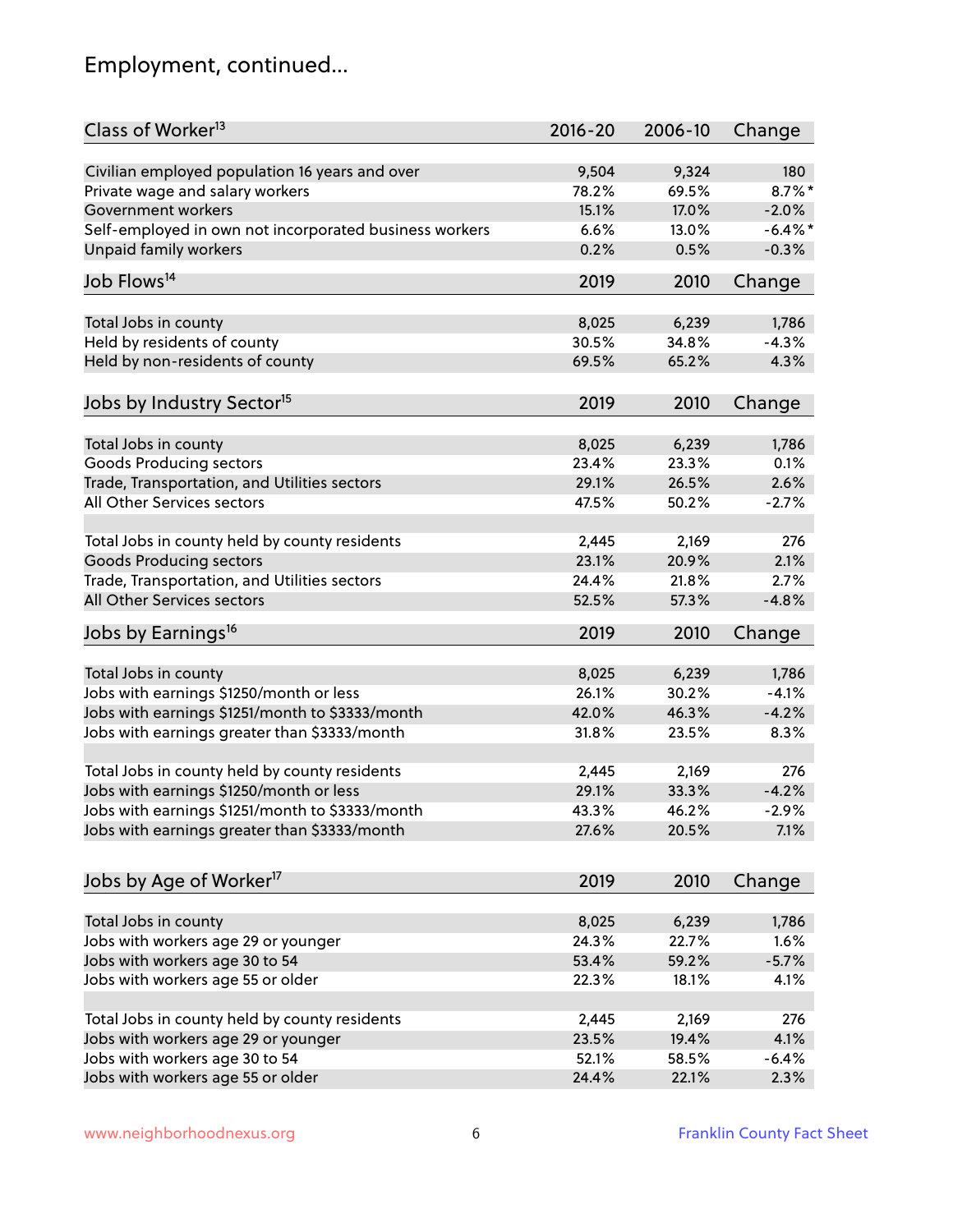#### Education

| Early Learning <sup>18</sup>                        |                |                | 2022            |
|-----------------------------------------------------|----------------|----------------|-----------------|
| Licensed Capacity of Early Learning Centers         |                |                | 673             |
| Licenced capacity per 1,000 children ages 0-4       |                |                | 488.4           |
| School Enrollment <sup>19</sup>                     | 2022           | 2010           | Change          |
|                                                     |                |                |                 |
| <b>Enrolled in Public School</b>                    | 3,626          | 3,759          | $-133$          |
| White                                               | 73.2%          | 81.6%          | $-8.5%$         |
| <b>Black or African-American</b>                    | 10.3%          | 10.4%          | $-0.1%$         |
| Asian                                               | 1.6%           | 0.0%           | 1.6%            |
| <b>Native American</b>                              | 0.2%           | 0.0%           | 0.2%            |
| Pacific Islander                                    | 0.0%           | 0.0%           | 0.0%            |
| <b>Biracial or Multi-Racial</b>                     | 5.0%           | 2.4%           | 2.6%            |
| Hispanic or Latino                                  | 9.7%           | 4.8%           | 4.9%            |
| Georgia Milestones: 3rd Grade Reading <sup>20</sup> |                |                | 2019            |
|                                                     |                |                |                 |
| Number of Students Tested                           |                |                | 270             |
| Proficient or Distinguished                         |                |                | 33.7%           |
| Georgia Milestones: 8th Grade Math <sup>21</sup>    |                |                | 2019            |
| <b>Number of Students Tested</b>                    |                |                | 280             |
| Proficient or Distinguished                         |                |                | 32.1%           |
|                                                     |                |                |                 |
| Graduation Rates <sup>22</sup>                      | 2021           | 2012           | Change          |
| Cohort                                              | 258            | 245            | 13              |
| <b>High School Graduation Rate</b>                  | 90.3%          | 82.0%          | 8.3%            |
|                                                     |                |                |                 |
| Educational Attainment <sup>23</sup>                | $2016 - 20$    | 2006-10        | Change          |
|                                                     | 15,609         | 14,829         | 780*            |
| Population 25 years and over<br>Less than 9th grade | 5.5%           | 6.6%           | $-1.1%$         |
| 9th to 12th grade, no diploma                       | 12.9%          | 19.1%          | $-6.2\%$ *      |
| High school graduate (includes equivalency)         |                |                |                 |
|                                                     | 36.1%<br>18.6% | 39.7%<br>15.6% | $-3.6%$<br>2.9% |
| Some college, no degree                             |                |                |                 |
| Associate's degree                                  | 9.8%           | 5.4%           | 4.4%*           |
| Bachelor's degree                                   | 9.9%           | 9.1%           | $0.8\%$         |
| Graduate or professional degree                     | 7.2%           | 4.5%           | $2.7\%$ *       |
| Percent high school graduate or higher              | 81.6%          | 74.3%          | $7.3\%$ *       |
| Percent bachelor's degree or higher                 | 17.1%          | 13.6%          | $3.5\%$ *       |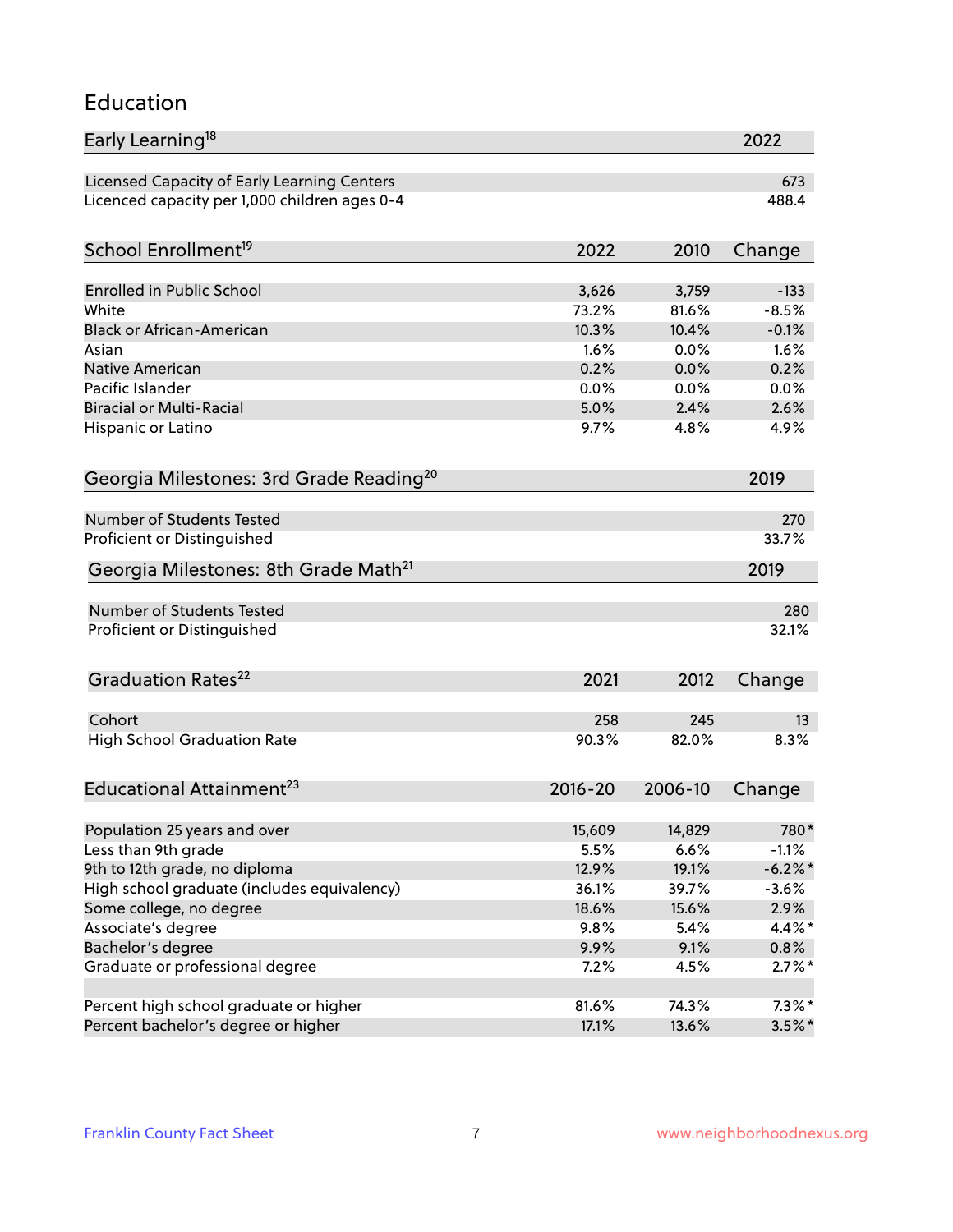#### Housing

| Households by Type <sup>24</sup>                     | 2016-20     | 2006-10 | Change     |
|------------------------------------------------------|-------------|---------|------------|
|                                                      |             |         |            |
| <b>Total households</b>                              | 8,425       | 8,691   | $-266$     |
| Family households (families)                         | 73.2%       | 70.4%   | 2.8%       |
| With own children under 18 years                     | 27.1%       | 26.9%   | 0.1%       |
| Married-couple family                                | 54.2%       | 54.8%   | $-0.6%$    |
| With own children of the householder under 18 years  | 17.5%       | 19.4%   | $-1.9%$    |
| Male householder, no wife present, family            | 5.8%        | 4.0%    | 1.8%       |
| With own children of the householder under 18 years  | 2.1%        | 2.0%    | 0.1%       |
| Female householder, no husband present, family       | 13.3%       | 11.6%   | 1.6%       |
| With own children of the householder under 18 years  | 7.5%        | 5.5%    | 1.9%       |
| Nonfamily households                                 | 26.8%       | 29.6%   | $-2.8%$    |
| Householder living alone                             | 22.8%       | 25.8%   | $-3.0%$    |
| 65 years and over                                    | 12.0%       | 13.0%   | $-0.9%$    |
| Households with one or more people under 18 years    | 33.4%       | 32.4%   | 1.0%       |
| Households with one or more people 65 years and over | 35.3%       | 31.1%   | $4.3\%$ *  |
|                                                      |             |         |            |
| Average household size                               | 2.66        | 2.50    | $0.16*$    |
| Average family size                                  | 3.12        | 2.98    | 0.14       |
| Housing Occupancy <sup>25</sup>                      | $2016 - 20$ | 2006-10 | Change     |
| Total housing units                                  | 10,738      | 10,368  | 370*       |
| Occupied housing units                               | 78.5%       | 83.8%   | $-5.4\%$ * |
| Vacant housing units                                 | 21.5%       | 16.2%   | $5.4\%$ *  |
|                                                      |             |         |            |
| Homeowner vacancy rate                               | 2.3         | 2.0     | 0.3        |
| Rental vacancy rate                                  | 12.0        | 7.5     | 4.5        |
| Units in Structure <sup>26</sup>                     | 2016-20     | 2006-10 | Change     |
| Total housing units                                  | 10,738      | 10,368  | $370*$     |
| 1-unit, detached                                     | 64.4%       | 66.6%   | $-2.2%$    |
| 1-unit, attached                                     | 0.7%        | 0.7%    | 0.0%       |
| 2 units                                              | 2.1%        | 3.0%    | $-0.9%$    |
| 3 or 4 units                                         | 1.6%        | 1.3%    | 0.3%       |
| 5 to 9 units                                         | 1.9%        | 2.3%    | $-0.4%$    |
| 10 to 19 units                                       | 0.5%        | 0.5%    | 0.1%       |
| 20 or more units                                     | 0.4%        | 0.7%    | $-0.3%$    |
| Mobile home                                          | 28.2%       | 24.9%   | 3.4%       |
| Boat, RV, van, etc.                                  | 0.1%        | 0.2%    | $-0.1%$    |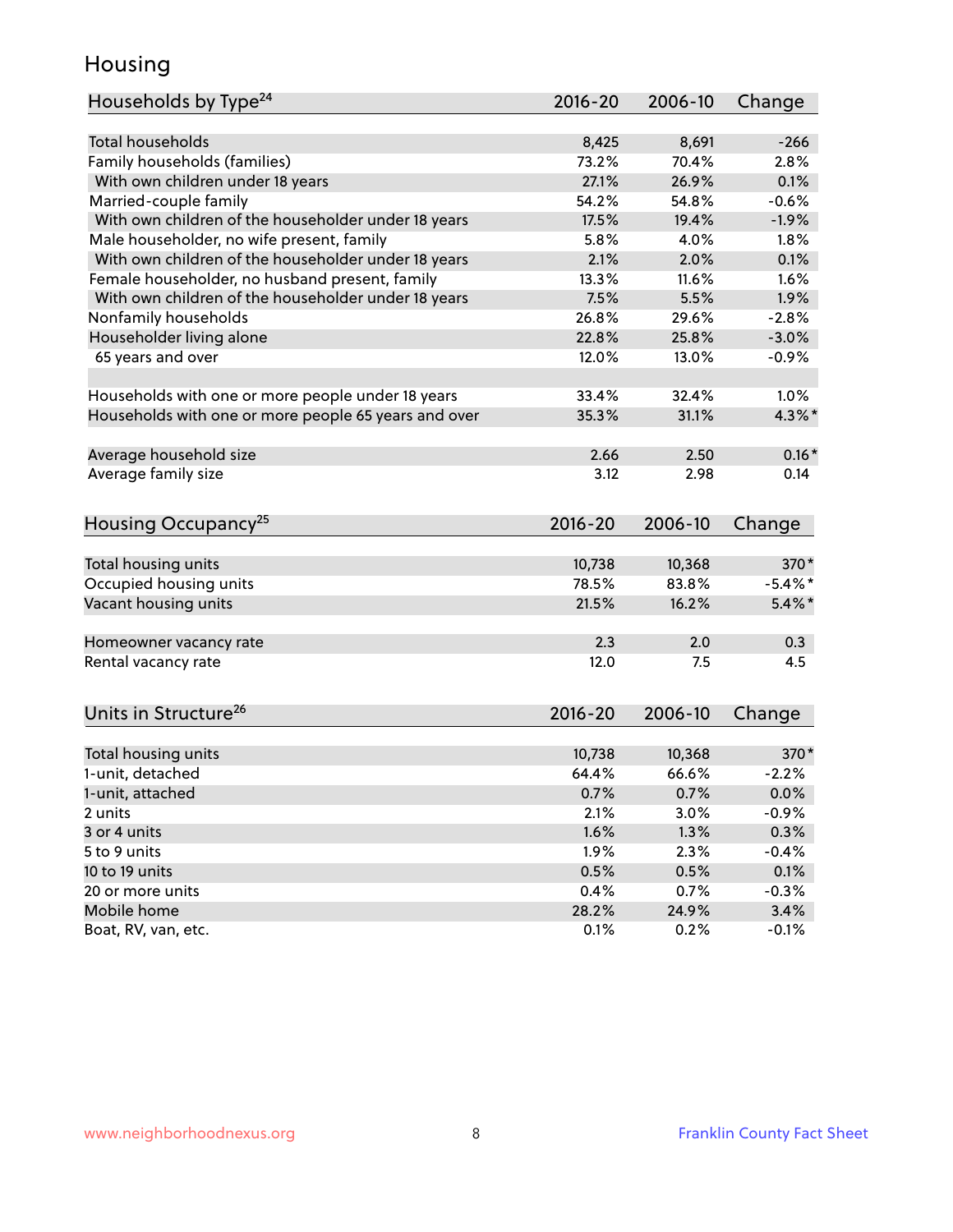# Housing, Continued...

| Year Structure Built <sup>27</sup>             | 2016-20 | 2006-10 | Change     |
|------------------------------------------------|---------|---------|------------|
| Total housing units                            | 10,738  | 10,368  | 370*       |
| Built 2014 or later                            | 2.3%    | (X)     | (X)        |
| Built 2010 to 2013                             | 1.9%    | (X)     | (X)        |
| Built 2000 to 2009                             | 18.0%   | 10.0%   | $8.0\%$ *  |
| Built 1990 to 1999                             | 23.3%   | 21.4%   | 1.9%       |
| Built 1980 to 1989                             | 15.3%   | 20.6%   | $-5.2%$    |
| Built 1970 to 1979                             | 16.3%   | 16.2%   | 0.1%       |
| Built 1960 to 1969                             | 8.9%    | 9.9%    | $-1.0%$    |
| Built 1950 to 1959                             | 6.5%    | 8.0%    | $-1.5%$    |
| Built 1940 to 1949                             | 2.2%    | 5.5%    | $-3.3\%$ * |
| Built 1939 or earlier                          | 5.2%    | 8.5%    | $-3.3\%$ * |
|                                                |         |         |            |
| Housing Tenure <sup>28</sup>                   | 2016-20 | 2006-10 | Change     |
| Occupied housing units                         | 8,425   | 8,691   | $-266$     |
| Owner-occupied                                 | 70.1%   | 71.9%   | $-1.8%$    |
| Renter-occupied                                | 29.9%   | 28.1%   | 1.8%       |
| Average household size of owner-occupied unit  | 2.72    | 2.56    | 0.15       |
| Average household size of renter-occupied unit | 2.53    | 2.35    | $0.18*$    |
| Residence 1 Year Ago <sup>29</sup>             | 2016-20 | 2006-10 | Change     |
|                                                |         |         |            |
| Population 1 year and over                     | 22,776  | 21,808  | $968*$     |
| Same house                                     | 90.1%   | 89.2%   | 1.0%       |
| Different house in the U.S.                    | 8.7%    | 10.6%   | $-1.8%$    |
| Same county                                    | 3.3%    | 6.2%    | $-3.0\%$ * |
| Different county                               | 5.5%    | 4.3%    | 1.2%       |
| Same state                                     | 4.4%    | 3.4%    | 1.0%       |
| Different state                                | 1.1%    | 1.0%    | 0.1%       |
| Abroad                                         | 1.1%    | 0.2%    | $0.9%$ *   |
| Value of Housing Unit <sup>30</sup>            | 2016-20 | 2006-10 | Change     |
| Owner-occupied units                           | 5,902   | 6,249   | $-347$     |
| Less than \$50,000                             | 15.4%   | 17.2%   | $-1.8%$    |
| \$50,000 to \$99,999                           | 26.0%   | 24.0%   | 2.0%       |
| \$100,000 to \$149,999                         | 22.5%   | 17.0%   | $5.5\%$ *  |
| \$150,000 to \$199,999                         | 12.8%   | 17.2%   | $-4.4\%$ * |
| \$200,000 to \$299,999                         | 12.3%   | 10.7%   | 1.5%       |
| \$300,000 to \$499,999                         | 6.9%    | 9.7%    | $-2.8%$    |
| \$500,000 to \$999,999                         | 3.0%    | 3.2%    | $-0.2%$    |
| \$1,000,000 or more                            | 1.1%    | 1.0%    | 0.1%       |
| Median (dollars)                               | 120,500 | 124,300 | $-3,800$   |
| Mortgage Status <sup>31</sup>                  | 2016-20 | 2006-10 | Change     |
| Owner-occupied units                           | 5,902   | 6,249   | $-347$     |
| Housing units with a mortgage                  | 45.9%   | 48.1%   | $-2.2%$    |
| Housing units without a mortgage               | 54.1%   | 51.9%   | 2.2%       |
|                                                |         |         |            |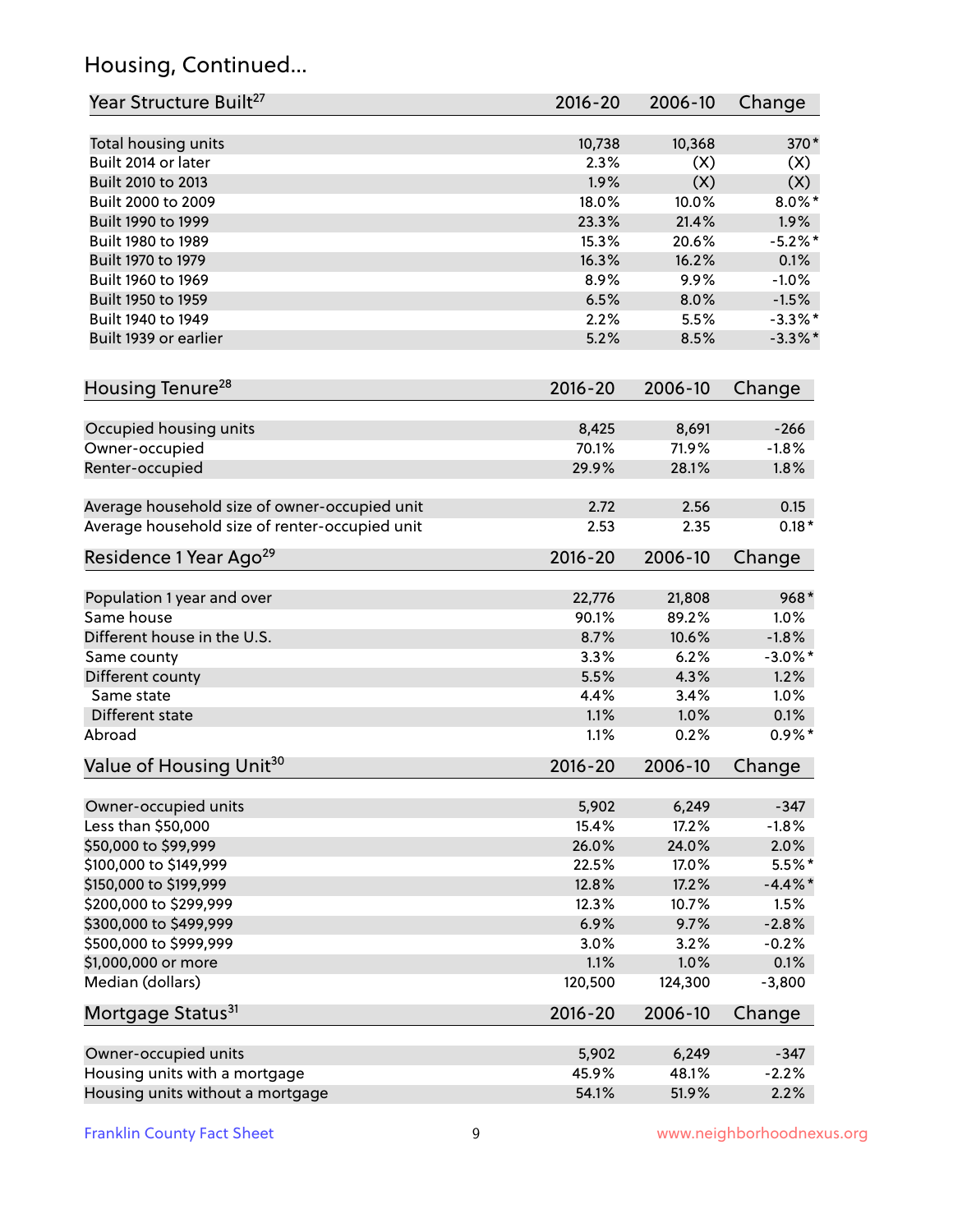# Housing, Continued...

| Selected Monthly Owner Costs <sup>32</sup>                                            | 2016-20 | 2006-10 | Change     |
|---------------------------------------------------------------------------------------|---------|---------|------------|
| Housing units with a mortgage                                                         | 2,709   | 3,003   | $-294$     |
| Less than \$300                                                                       | 0.0%    | 0.0%    | 0.0%       |
| \$300 to \$499                                                                        | 2.2%    | 3.1%    | $-0.9%$    |
| \$500 to \$999                                                                        | 39.1%   | 44.1%   | $-5.0%$    |
| \$1,000 to \$1,499                                                                    | 32.4%   | 31.0%   | 1.4%       |
| \$1,500 to \$1,999                                                                    | 12.2%   | 14.6%   | $-2.4%$    |
| \$2,000 to \$2,999                                                                    | 11.9%   | 3.0%    | $9.0\%$ *  |
| \$3,000 or more                                                                       | 2.2%    | 4.3%    | $-2.2%$    |
| Median (dollars)                                                                      | 1,140   | 1,042   | 98         |
|                                                                                       |         |         |            |
| Housing units without a mortgage                                                      | 3,193   | 3,246   | $-53$      |
| Less than \$150                                                                       | 3.9%    | 8.5%    | $-4.7%$ *  |
| \$150 to \$249                                                                        | 18.6%   | 24.0%   | $-5.5%$    |
| \$250 to \$349                                                                        | 23.1%   | 26.9%   | $-3.8%$    |
| \$350 to \$499                                                                        | 38.7%   | 25.1%   | 13.6%*     |
| \$500 to \$699                                                                        | 10.5%   | 11.0%   | $-0.5%$    |
| \$700 or more                                                                         | 5.3%    | 4.4%    | 0.8%       |
| Median (dollars)                                                                      | 363     | 309     | $54*$      |
| Selected Monthly Owner Costs as a Percentage of<br>Household Income <sup>33</sup>     |         |         | Change     |
| Housing units with a mortgage (excluding units where<br>SMOCAPI cannot be computed)   | 2,708   | 2,973   | $-265$     |
| Less than 20.0 percent                                                                | 52.2%   | 35.4%   | 16.8%*     |
| 20.0 to 24.9 percent                                                                  | 11.6%   | 15.0%   | $-3.4%$    |
| 25.0 to 29.9 percent                                                                  | 7.6%    | 9.8%    | $-2.2%$    |
| 30.0 to 34.9 percent                                                                  | 3.0%    | 5.1%    | $-2.1%$    |
| 35.0 percent or more                                                                  | 25.6%   | 34.7%   | $-9.1\%$ * |
| Not computed                                                                          | 1       | 30      | $-29$      |
| Housing unit without a mortgage (excluding units where<br>SMOCAPI cannot be computed) | 3,160   | 3,167   | $-7$       |
| Less than 10.0 percent                                                                | 50.1%   | 46.3%   | 3.8%       |
| 10.0 to 14.9 percent                                                                  | 19.7%   | 23.0%   | $-3.2%$    |
| 15.0 to 19.9 percent                                                                  | 11.4%   | 10.5%   | 0.8%       |
| 20.0 to 24.9 percent                                                                  | 5.4%    | 4.6%    | 0.8%       |
| 25.0 to 29.9 percent                                                                  | 3.3%    | 1.1%    | $2.2\%$ *  |
| 30.0 to 34.9 percent                                                                  | 1.3%    | 3.2%    | $-1.9%$    |
| 35.0 percent or more                                                                  | 8.8%    | 11.3%   | $-2.5%$    |
| Not computed                                                                          | 33      | 79      | $-46$      |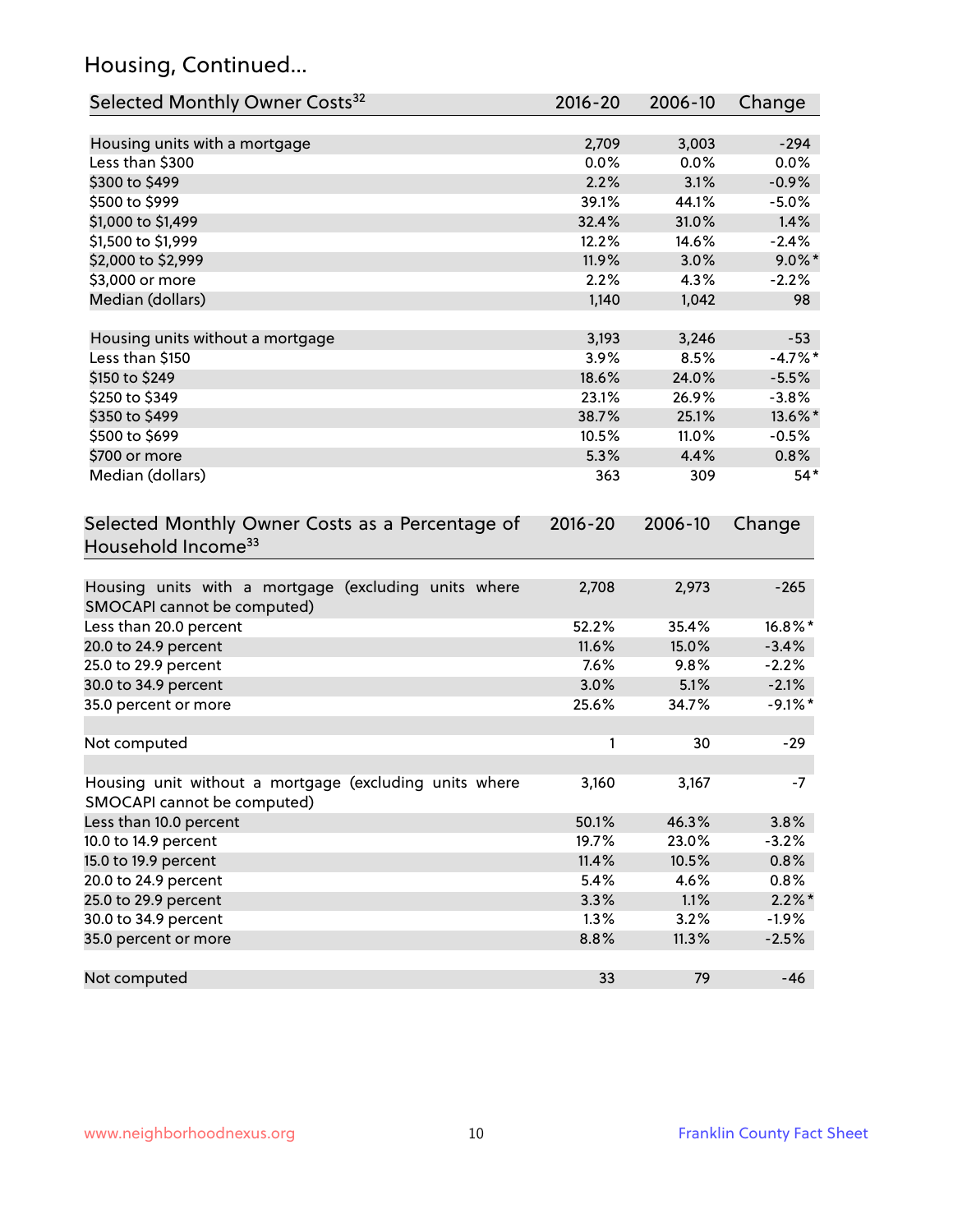#### Housing, Continued...

20.0 to 24.9 percent

35.0 percent or more

| Gross Rent <sup>34</sup>                                     | 2016-20     | 2006-10 | Change    |
|--------------------------------------------------------------|-------------|---------|-----------|
|                                                              |             |         |           |
| Occupied units paying rent                                   | 2,035       | 2,024   | 11        |
| Less than \$200                                              | 3.1%        | 9.6%    | $-6.5%$   |
| \$200 to \$499                                               | 23.4%       | 35.2%   | $-11.8%$  |
| \$500 to \$749                                               | 41.3%       | 32.7%   | 8.6%      |
| \$750 to \$999                                               | 20.9%       | 17.1%   | 3.8%      |
| \$1,000 to \$1,499                                           | $8.0\%$     | 2.8%    | $5.2\%$ * |
| \$1,500 to \$1,999                                           | 2.9%        | 0.8%    | $2.1\%$ * |
| \$2,000 or more                                              | $0.3\%$     | 1.7%    | $-1.4\%$  |
| Median (dollars)                                             | 671         | 530     | $141*$    |
|                                                              |             |         |           |
| No rent paid                                                 | 488         | 418     | 70        |
|                                                              |             |         |           |
| Gross Rent as a Percentage of Household Income <sup>35</sup> | $2016 - 20$ | 2006-10 | Change    |
|                                                              |             |         |           |
| Occupied units paying rent (excluding units where GRAPI      | 1,916       | 1,940   | $-24$     |
| cannot be computed)                                          |             |         |           |
| Less than 15.0 percent                                       | 23.5%       | 17.4%   | 6.2%      |
| 15.0 to 19.9 percent                                         | 11.5%       | 10.6%   | 0.9%      |

15.0 to 19.9 percent 11.5% 10.6% 0.9%<br>16.1% 10.6% 10.6% 10.9% 10.6% 10.9% 10.0% 10.9%

25.0 to 29.9 percent 200 and 200 and 200 and 200 and 200 and 200 and 200 and 200 and 200 and 200 and 200 and 2 30.0 to 34.9 percent 11.3% 11.1% 0.2%

Not computed and the computed computed computed by  $607$  502 105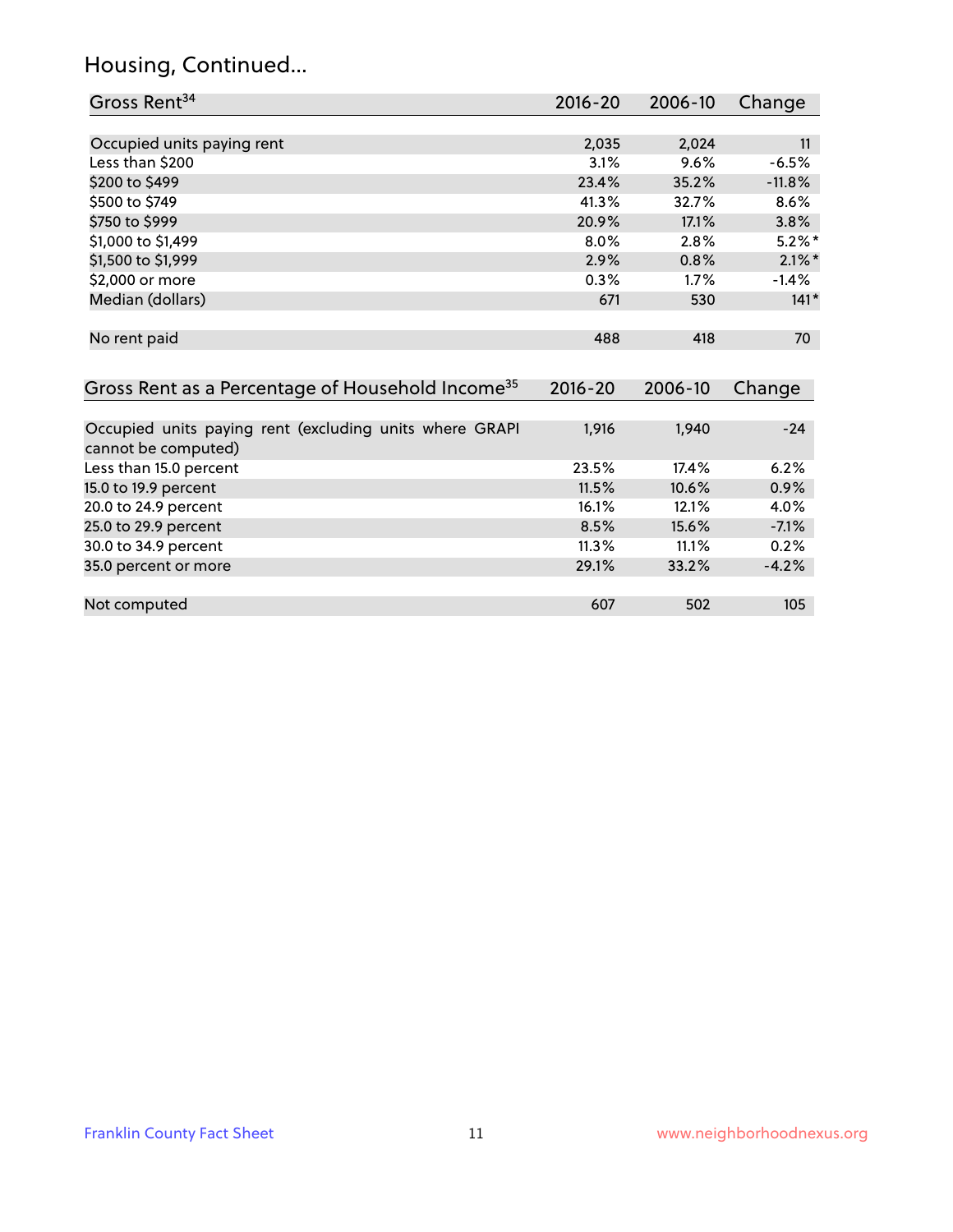# Community Involvement

| Voter Registration and Turnout <sup>36</sup> | 2020   |
|----------------------------------------------|--------|
|                                              |        |
| Active registered voters                     | 15,005 |
| Number voted in Presidential election        | 10.707 |
| Percent voted in Presidential election       | 71.4%  |

#### Transportation

| Commuting to Work <sup>37</sup>           | 2016-20     | 2006-10 | Change     |
|-------------------------------------------|-------------|---------|------------|
|                                           |             |         |            |
| Workers 16 years and over                 | 9,408       | 9,060   | 348        |
| Car, truck, or van - drove alone          | 81.7%       | 80.0%   | $1.7\%$    |
| Car, truck, or van - carpooled            | 10.8%       | 9.8%    | 1.0%       |
| Public transportation (excluding taxicab) | 0.6%        | $0.0\%$ | 0.6%       |
| Walked                                    | 1.7%        | 2.9%    | $-1.2%$    |
| Other means                               | 0.8%        | $1.7\%$ | $-0.9\%$   |
| Worked at home                            | 4.3%        | 5.5%    | $-1.2%$    |
| Mean travel time to work (minutes)        | 24.7        | 22.3    | $2.4*$     |
| Vehicles Available <sup>38</sup>          | $2016 - 20$ | 2006-10 | Change     |
| Occupied housing units                    | 8,425       | 8,691   | $-266$     |
| No vehicles available                     | 4.7%        | 7.1%    | $-2.4%$    |
| 1 vehicle available                       | 30.6%       | 26.7%   | 3.8%       |
| 2 vehicles available                      | 30.3%       | 37.5%   | $-7.2\%$ * |
| 3 or more vehicles available              | 34.5%       | 28.7%   | $5.8\%$ *  |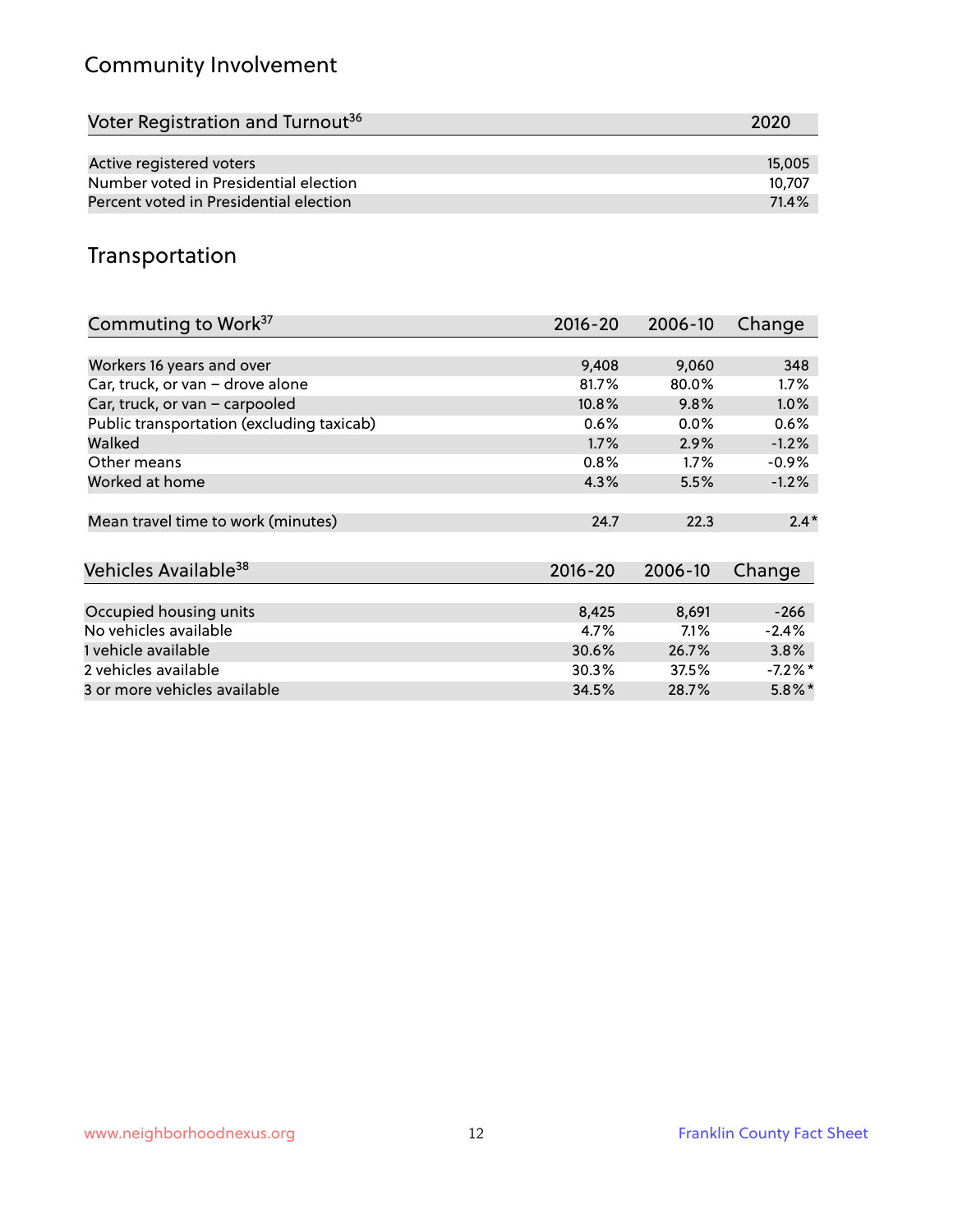#### Health

| Health Insurance coverage <sup>39</sup> | 2016-20 |
|-----------------------------------------|---------|
|-----------------------------------------|---------|

| Civilian Noninstitutionalized Population                | 22,796 |
|---------------------------------------------------------|--------|
| With health insurance coverage                          | 84.8%  |
| With private health insurance coverage                  | 59.5%  |
| With public health coverage                             | 37.7%  |
| No health insurance coverage                            | 15.2%  |
| Civilian Noninstitutionalized Population Under 19 years | 5,365  |
| No health insurance coverage                            | 13.0%  |
| Civilian Noninstitutionalized Population 19 to 64 years | 13,174 |
| In labor force:                                         | 9,309  |
| Employed:                                               | 8,894  |
| With health insurance coverage                          | 84.0%  |
| With private health insurance coverage                  | 17.3%  |
| With public coverage                                    | 4.8%   |
| No health insurance coverage                            | 16.0%  |
| Unemployed:                                             | 415    |
| With health insurance coverage                          | 31.6%  |
| With private health insurance coverage                  | 17.3%  |
| With public coverage                                    | 14.2%  |
| No health insurance coverage                            | 68.4%  |
| Not in labor force:                                     | 3,865  |
| With health insurance coverage                          | 73.5%  |
| With private health insurance coverage                  | 47.6%  |
| With public coverage                                    | 32.6%  |
| No health insurance coverage                            | 26.5%  |

#### **Health Factors Most Recent** Premature Death (YPLL before age 75 per 100,000 population, age-adjusted) $^{40}$  11,217.6

| Premature Death (YPLL before age 75 per 100,000 population, age-adjusted). | II, ZI/0 |
|----------------------------------------------------------------------------|----------|
| Average number of Physically Unhealthy Days <sup>41</sup>                  | 5.1      |
| Average number of Mentally Unhealthy Days <sup>42</sup>                    | 5.8      |
| Low Birthweight Births <sup>43</sup>                                       | $8.0\%$  |
| Diabetes Prevalence <sup>44</sup>                                          | 11.7%    |
| HIV Prevalence (per 100,000 population) <sup>45</sup>                      | 228.4    |
| Rate, Deduplicated ER Visits for Asthma, Ages 0-17 <sup>46</sup>           | 639.2    |